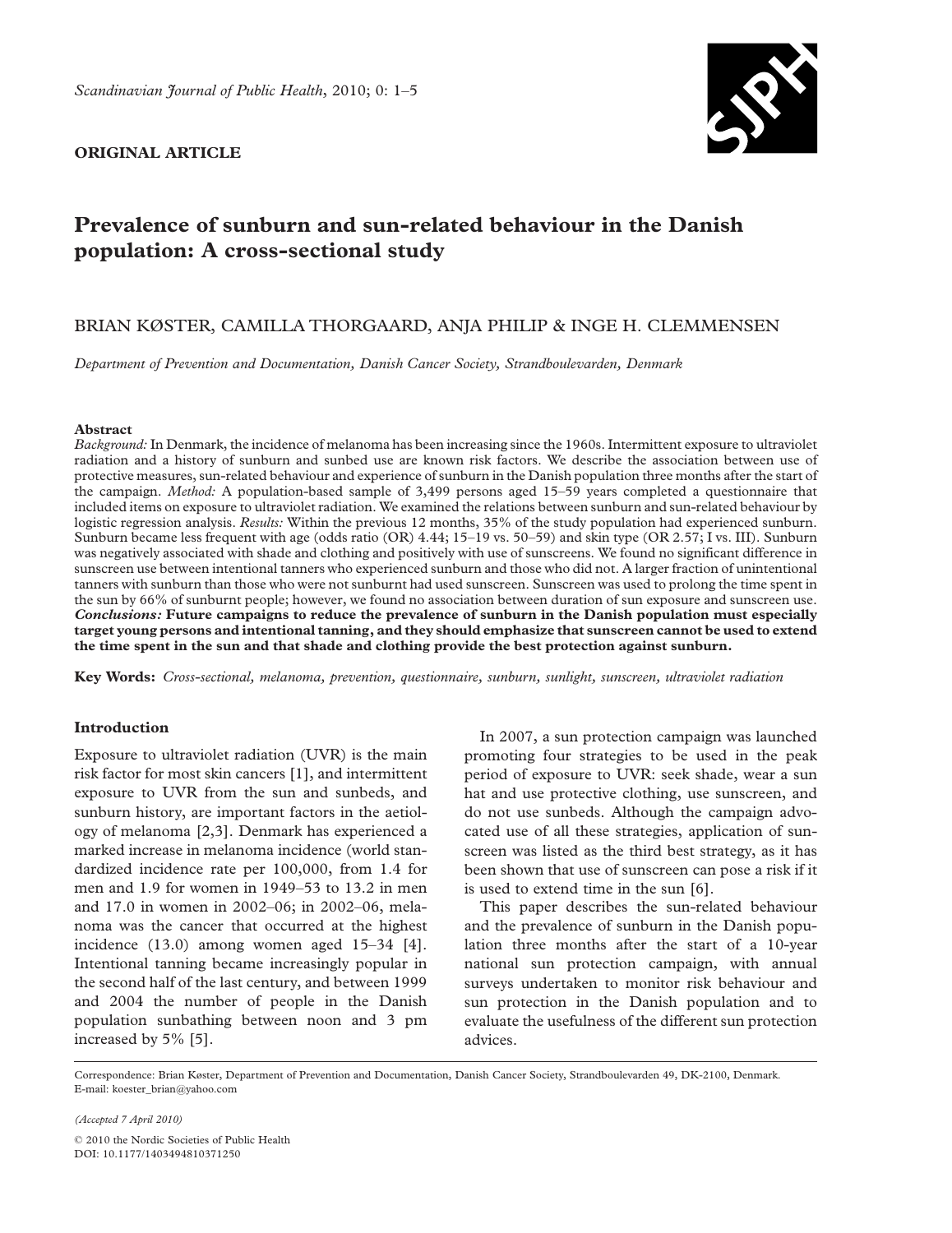# 2 B. Køster et al.

# Materials and Methods

The study was based on a "sun survey" conducted during two weeks in August 2007 among a sample of 4,451 respondents aged  $\geq$ 15. The 65-item questionnaire included questions about sunburn (''How many times have you been sunburnt this summer?'': ''More than 5 times, 3–5 times, 1–2 times, Never, Do not know''), protective measures (''Recall this summer at home, on a day off, when the sun is shining between noon and 3 pm: Do you seek shade?; Do you wear a sunhat?; Do you wear light clothing?; Do you use sunscreen?'': ''Yes, often, Yes, sometimes; No"), intentional tanning ("Recall this summer at home. The sun is shining and you have the day off. How often did you sunbathe, i.e. were in the sun with the intention to tan'': ''I exploited every opportunity to sunbathe (defined as intentional tanners), I sunbathed approximately once a week, I rarely sunbathed, I did not sunbathe, Do not know''), time in the sun (''Recall this summer at home. The sun is shining and you have the day off. How many hours a day were you in the sun between 12:00 and 15:00?": "Practically never, Less than 30 minutes,  $\frac{1}{2}$ –1 hour, 1–2 hours, 2–3 hours, Do not know"), time extension (''Do you use sunscreen to prolong the time your skin can tolerate the sun'': ''Yes, No, Do not know''), location of sunburn, sex, education, age and skin type. Sunburn was defined as any kind of reddening, unpleasantness, pain or blisters on the skin that lasts longer than 12 hours after being in the sun. In addition the questionnaire included questions on sunbed, sunny vacations, knowledge about cancer, children's sun exposure and attitudes toward sun exposure. The entire questionnaire is available at www.skrunedforsolen.dk.

Data were collected on the internet and by telephone interviews. A sample was drawn from an internet panel of approximately 30,000 persons. From the sample, we collected 3,642 interviews; 47% response rate/53% non-response (not available/refused combined). A supplementary group of respondents matched to the Danish population by age, gender and region was then recruited from a list of telephone numbers provided by Statistics Denmark. The supplementary recruitment was carried out as some groups are difficult to reach via internet panels, e.g. very young and elderly persons. Trained interviewers conducted 809 telephone interviews (36% response rate, 30% not reached after six attempts, 26% refused, 3% wrong number and 5% not available in sampling period). Persons aged  $\geq 60$  were underrepresented. Due to the biased distribution of this age group persons aged  $\geq 60$  were excluded. The final analysis comprised 3,499 respondents (2,054 female

and 1,445 male) aged 15–59. Skin types were determined from self-assessed tan and sunburn reactions according to Fitzpatrick [7].

Data on sunburn, protective measures and intentional tanning were dichotomized and tested for statistical significance by  $\chi^2$  statistics and logistic regression. Crude and adjusted odds ratios (ORs) and 95% confidence intervals (CIs) were calculated. For all tests,  $p$  values <0.05 were considered statistically significant. The procedures freq and logistic in SAS version 9.1 (SAS Institute, Cary, North Carolina, USA) were used for the analyses.

#### **Results**

# Sunburn

The characteristics of the study population are presented in Table I. Sunburn was experienced at least once by 1,222 persons (35%), with no gender difference. Sunburn became less frequent with age, with skin type and with an educational level above primary or lower secondary school. However, in the logistic regression analysis including age and skin type, the difference in education is not significant.

Persons who had been sunburnt during the previous summer had been exposed in the garden (34%), on the beach (35%) or on vacations in sunny resorts (25%); 80% of persons who experienced sunburn in 2007 had also experienced sunburn during childhood.

## Basic use of protective measures

Sunscreens were used by 82% of women and 59% of men  $(\chi^2, 215.22, 1 \text{ df}, p < 0.0001)$ . More women than men frequently sought shade as a protective measure (48% vs. 42%,  $\chi^2$ , 11.19, 1 df,  $p = 0.0008$ ), while more men than women used a sunhat (34% vs. 21%,  $\chi^2$ , 78.29, 1 df,  $p < 0.0001$ ) and light clothing  $(65\% \text{ vs. } 54\%, \chi^2, 40.99, 1 \text{ df}, p < 0.0001)$  during peak UVR hours.

#### Sunburn and sun protection

The prevalence of sunburn was lower among frequent users of light clothing and shade as protective measures (Table II), while wearing a sunhat was not associated with sunburn. A larger fraction of frequent sunscreen users than non-users and infrequent users combined were sunburnt. In a logistic regression analysis including gender, age, education, skin type and (other) protective measure as confounders, we found that use of shade and light clothing were negatively associated (i.e. were protective) with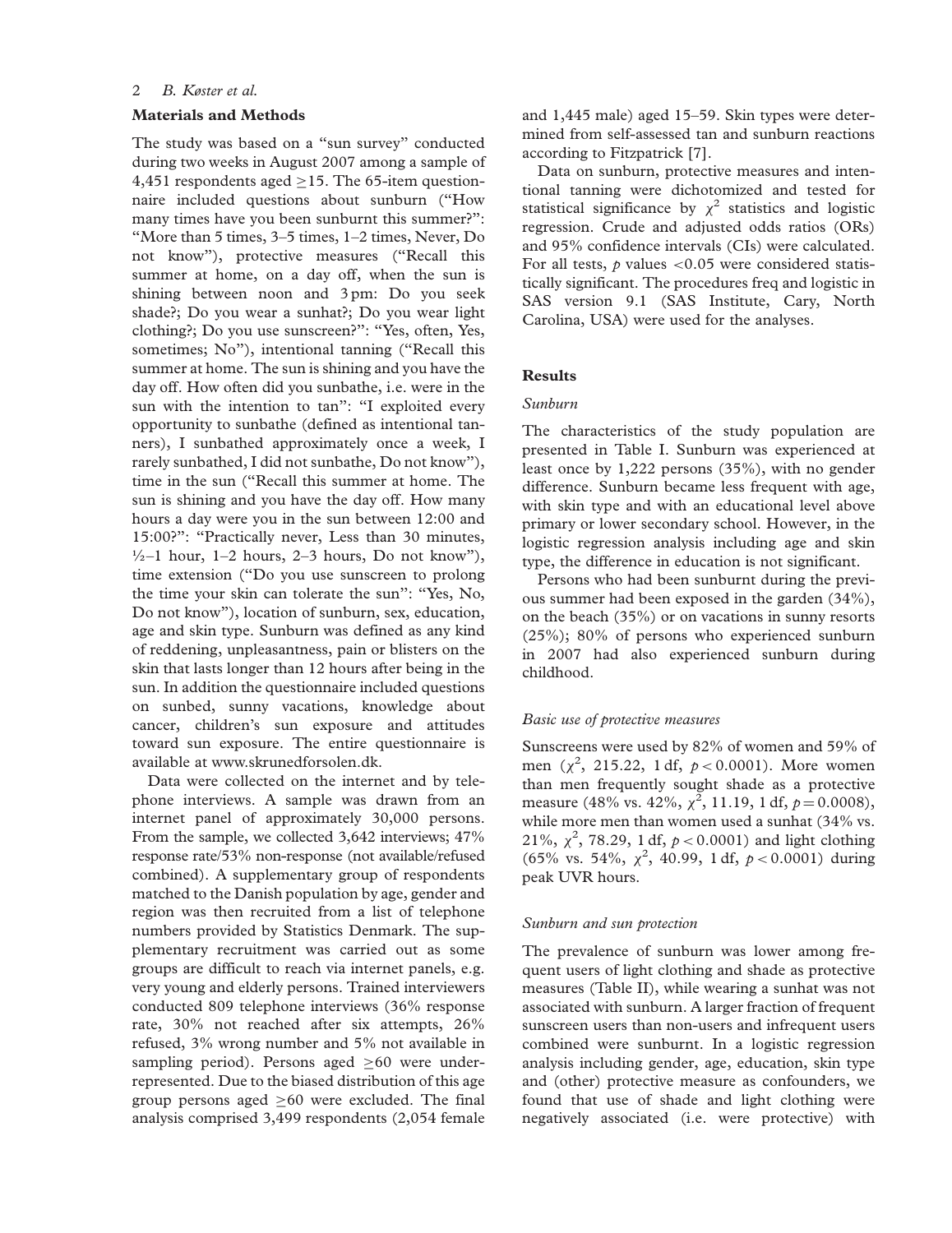| Table I. Characteristics of all persons and of those experiencing at least one episode of sunburn during the past summer in a "sun survey" |  |  |  |
|--------------------------------------------------------------------------------------------------------------------------------------------|--|--|--|
| in Denmark, August 2007.                                                                                                                   |  |  |  |

|                            | All<br>$(n=3,499)$ |                  | Sunburnt<br>$(n=1,222)$ |                  | OR (95% CI) for<br>being sunburnt |                       |
|----------------------------|--------------------|------------------|-------------------------|------------------|-----------------------------------|-----------------------|
| Category                   | $\frac{0}{0}$      | $\boldsymbol{n}$ | $\frac{0}{0}$           | $\boldsymbol{n}$ | Crude                             | Adjusted <sup>a</sup> |
| <b>Sex</b>                 |                    |                  |                         |                  | $p = 0.130$                       |                       |
| Women                      | 59                 | 2,054            | 36                      | 739              | 1 (reference)                     |                       |
| Men                        | 41                 | 1,445            | 34                      | 483              | $0.90(0.78 - 1.03)$               |                       |
| Age group (years)          |                    |                  |                         |                  | p < 0.001                         | p < 0.001             |
| $15 - 19$                  | 9                  | 320              | 54                      | 171              | $4.21(3.20 - 5.55)$               | $4.44(3.34 - 5.90)$   |
| $20 - 29$                  | 12                 | 427              | 50                      | 213              | $3.62(2.82 - 4.66)$               | $3.50(2.71 - 4.53)$   |
| $30 - 39$                  | 26                 | 897              | 37                      | 333              | $2.14(1.73-2.66)$                 | $1.97(1.59 - 2.45)$   |
| $40 - 49$                  | 29                 | 1,018            | 32                      | 325              | $1.70(1.38 - 2.10)$               | $1.58(1.28-1.96)$     |
| $50 - 59$                  | 24                 | 837              | 22                      | 180              | 1 (reference)                     | 1 (reference)         |
| Education                  |                    |                  |                         |                  | p < 0.001                         | $p = 0.520$           |
| Primary or lower secondary | 15                 | 537              | 44                      | 234              | $1.54(1.21-1.96)$                 | $1.23(0.89 - 1.70)$   |
| Upper secondary            | 29                 | 997              | 35                      | 350              | $1.08(0.87-1.33)$                 | $1.07(0.86 - 1.33)$   |
| Skilled/short              | 38                 | 1,327            | 32                      | 422              | $0.93(0.76 - 1.14)$               | $1.00(0.81 - 1.23)$   |
| University                 | 18                 | 621              | 34                      | 208              | 1 (reference)                     | 1 (reference)         |
| Skin type                  |                    |                  |                         |                  | p < 0.001                         | p < 0.001             |
| I                          | 11                 | 390              | 16                      | 192              | $2.72(2.18-3.52)$                 | $2.57(2.01-3.29)$     |
| $\mathbf{I}$               | 53                 | 1,839            | 59                      | 721              | $1.85(1.57-2.17)$                 | $1.83(1.55 - 2.16)$   |
| III                        | 33                 | 1,146            | 24                      | 297              | 1 (reference)                     | 1 (reference)         |
| IV                         | 3                  | 85               | 1                       | 12               | $0.47(0.25-0.88)$                 | $0.35(0.18-0.66)$     |

Sunburning became less frequent with age, with skin type and with an educational level above primary or lower secondary school. p-values are tests for variation between factor levels. <sup>a</sup>The model included age, education and skin type.

Table II. Logistic regression analysis of sun protection measures and risk variables for sunburn in a survey in Denmark, August 2007.

|                       | Sunburnt versus not sunburnt <sup>a</sup> |             |                 |  |  |
|-----------------------|-------------------------------------------|-------------|-----------------|--|--|
| Sun protection        | $\boldsymbol{n}$                          | Yes $(\% )$ | OR (95% CI)     |  |  |
| Shade                 | 3,485                                     |             | p < 0.001       |  |  |
| Yes                   | 1,590                                     | 30          | $0.7(0.6-0.8)$  |  |  |
| $\rm No$              | 1,895                                     | 39          | 1.0 (reference) |  |  |
| Sunhat                | 3,485                                     |             | $p = 0.169$     |  |  |
| Yes                   | 923                                       | 34          | $1.1(0.9-1.3)$  |  |  |
| $\mathbb{N}^{\Omega}$ | 2,562                                     | 35          | 1.0 (reference) |  |  |
| Light clothing        | 3,485                                     |             | p < 0.001       |  |  |
| Yes                   | 2,032                                     | 31          | $0.7(0.5-0.8)$  |  |  |
| No                    | 1,453                                     | 41          | 1.0 (reference) |  |  |
| Sunscreen             | 3,485                                     |             | p < 0.001       |  |  |
| Yes                   | 2,526                                     | 38          | $1.4(1.2-1.6)$  |  |  |
| No                    | 959                                       | 27          | 1.0 (reference) |  |  |

 $p$  values are for test for variation among factor levels. <sup>a</sup>The model included gender, age, education, skin type and the four sun protective measures.

sunburn, while sunscreen use was positively associated (Table II). The more protective measures, shade or light clothing, the participants used, the lower their risk for sunburn ( $\chi^2$ , 53.10, 2 df,  $p < 0.0001$ ); 43% of persons not using shade or light clothing and only 28% of those using both protective measures experienced sunburn.

# Intentional tanning

Intentional tanners constituted 15% of the respondents in our sample, i.e. they used every opportunity to sunbathe. Women were more often intentional tanners than men (20% vs. 8%,  $\chi^2$ , 87.83, 1 df,  $p < 0.0001$ ); persons aged 15–19 were more often intentional tanners than older groups (28% vs. 12–17%,  $\chi^2$ , 51.48, 3 df,  $p < 0.0001$ ); and a gradient for intentional tanning was found with educational level, the lowest level having the highest proportion of intentional tanners (21% for persons with only primary or lower education vs. 10% for people with education at university level,  $\chi^2$ , 28.89, 3 df,  $p < 0.0001$ ).

#### Intentional tanning, sunburn and sunscreen

The OR for sunburn of intentional tanners was 1.6 (95% CI, 1.3–2.0;  $p < 0.0001$ ), 45% of intentional tanners and 33% of unintentional tanners being sunburnt ( $\chi^2$ , 24.31, 1 df,  $p < 0.0001$ ), and intentional tanners used sunscreen more often than unintentional tanners (77% vs. 72%,  $\chi^2$ , 7.82, 1 df,  $p = 0.005$ ). The difference in sunscreen use between intentional tanners who became sunburnt (79%) and those who did not (76%) was not statistically significant ( $\chi^2$ , 0.93, 1 df,  $p = 0.34$ ). A larger fraction of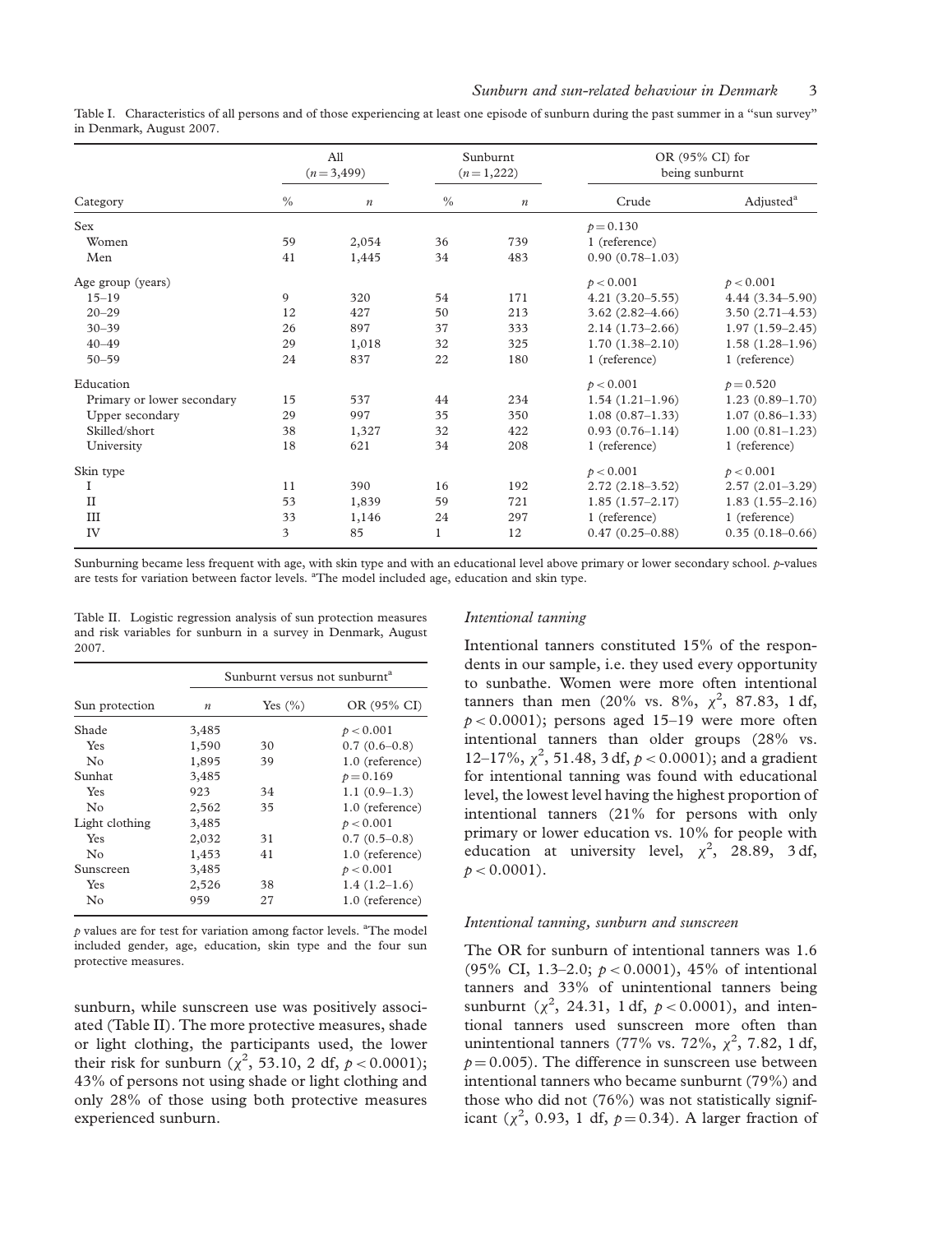unintentional tanners with sunburn, however, used sunscreen than those who did not get sunburnt  $(78\% \text{ vs. } 68\%, \chi^2, 33.32, 1 \text{ df}, p < 0.0001).$ 

#### Use of sunscreen to prolong time in the sun

Sunscreen had been used to prolong the time spent in the sun by 66% of persons who had suffered sunburn in the past 12 months  $(\chi^2, 12.29, 2 \text{ df}, p = 0.002)$ . Among intentional tanners, 68% used sunscreen to prolong the time spent in the sun ( $\chi^2$ , 9.34, 2 df,  $p = 0.009$ 

# Duration of sun exposure, intentional tanning and sunscreen use

Unintentional tanners who used sunscreen spent less time in the sun than those who did not use sunscreen  $(\chi^2, 26.57, 5 \text{ df}, p < 0.0001)$ . A similar difference was not found for intentional tanners ( $\chi^2$ , 10.41, 5 df,  $p = 0.0643$ . No association was found between sunscreen use and time spent in the sun by logistic regression analysis including gender, age, education and skin type, among either intentional or unintentional tanners.

# Discussion

We found that persons who used light clothing or shade as protective measures in peak UVR hours had fewer episodes of sunburn than non-users, and sunscreen users had more sunburn than non-users. More intentional tanners than unintentional tanners were sunburnt and used sunscreen. There was no difference in sunscreen use between sunburnt and not sunburnt intentional tanners; however, among unintentional tanners, use of sunscreen was more prevalent among sunburnt persons.

It is alarming if the association between use of sunscreen and the risk for being sunburnt is causal, i.e. if use of sunscreen increases the risk for being sunburnt when applied in order to extend the time spent in the sun. Previously reported reasons for a positive association between sunscreen and sunburn included incorrect application, lack of reapplication and extension of the time spent in the sun [8–10]. Thieden et al. [11] reported that sunscreen use was associated with risky behaviour (exposing the shoulders and upper body) and that sunscreens were used as tanning aids to avoid sunburn. Nevertheless, sunburn occurred twice as often when sunscreen was used. After adjustment for the protective effects of sunscreen, sunscreen users still had higher or equal

exposure to UVR than persons who did not apply sunscreen due to differences in their behaviour. Autier et al. [6] concluded that sunscreen was used to increase time in the sun by intentional tanners but not by unintentional tanners. In this study, we found no difference in the time spent in the sun by intentional and unintentional tanners according to sunscreen use, despite the fact that two thirds of intentional tanners used sunscreen to prolong time in the sun. We also found no effect of sunscreen on the prevention of sunburn in either group.

The commonest situations in which sunburn occurred in this study were ''the beach'', ''on sunny vacations'' and ''the garden''. Each is related to intentional exposure, although "the garden" is also related to unintentional sun exposure. The largest difference in sunburn among subgroups that we found was with age (OR 4.44; 15–19 vs. 50–59), emphasizing the need to educate young people on sun behaviour to reduce their lifetime sunburn history.

#### Strengths and limitations of the study

We could not compare our study with previous reports of the sun-related behaviour of the Danish population, as the wording and the intervals used in the surveys were different. Although a larger fraction (59%) of the participants in the survey than in the Danish population were women (50%), this would not affect the prevalence of sunburn, as no gender difference was found. As risk of sunburn decreases with age, the exclusion of age group  $60+$  is a limitation that affects the results positively, when generalizing to the Danish population. Skin type was self assessed. The low response rate in the telephone interviews was due to failure to reach a large percentage, but the response rate was acceptable for a web panel [12]. Selection bias might have occurred if intentional tanners were less (or more) likely to participate in the survey.

#### Conclusions

We found that 35% of the participants had been sunburnt within the past 12 months; negative associations with shade and light clothing; a positive association with use of sunscreen; and 66% of the participants used sunscreen to prolong their time in the sun. Sunburn became less frequent with age and skin type.